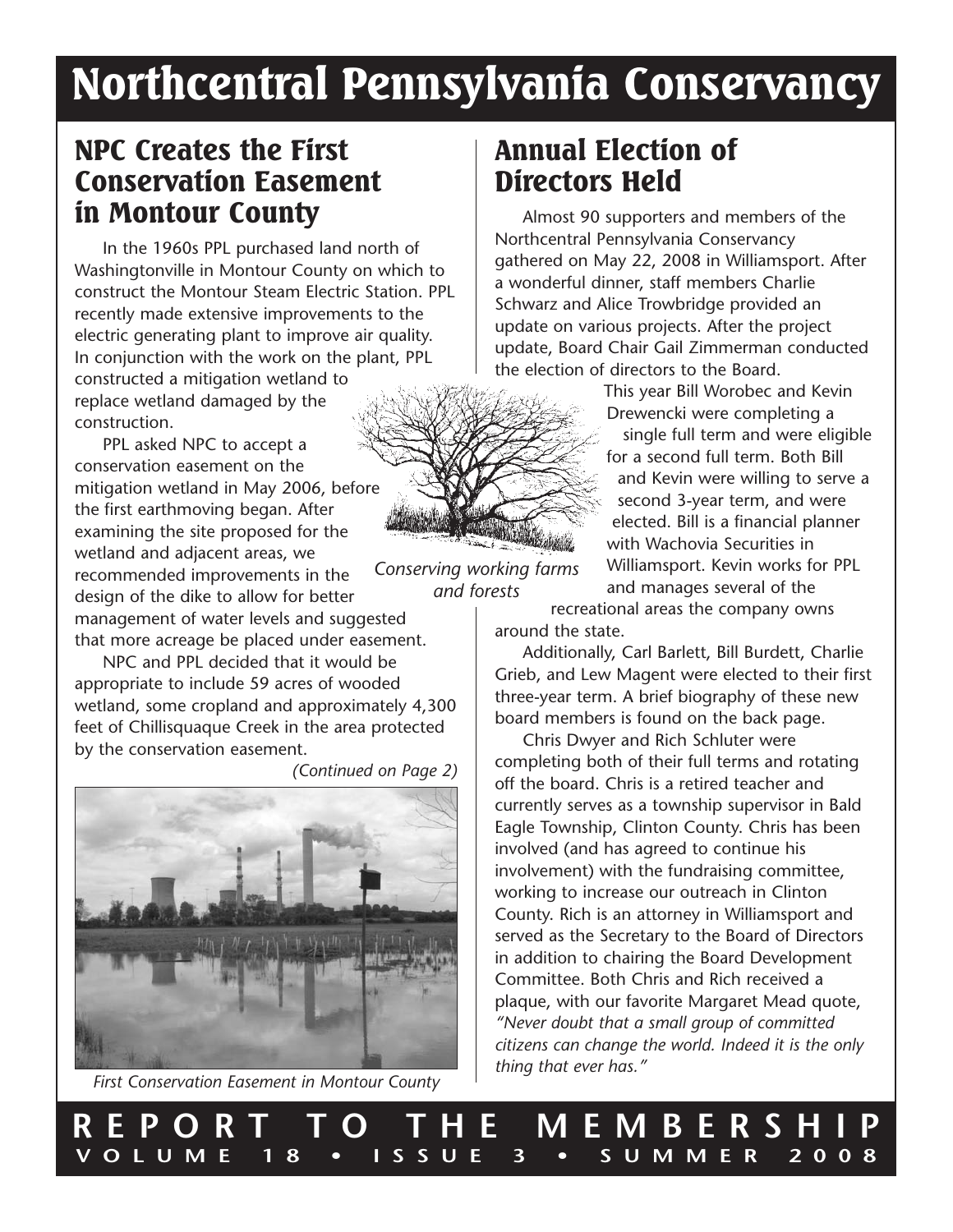### NPC Creates the First...

*(Continued from Page 1)*

In 2004 NPC entered into an agreement with PPL to plant trees and shrubs on 128 acres of streamside buffers under the Conservation Reserve Enhancement Program of the U.S. Department of Agriculture. As those plantings mature they will protect Chillisquaque Creek from siltation and runoff from agricultural fields. Parts of those plantings are also included in the conservation easement area.

In 2007, while the earth around the new wetland was still raw, we were delighted to see that Canada geese raised a brood there and dragonflies patrolled above the water. In 2008 wetland vegetation planted as part of the mitigation project is growing vigorously. Wildlife activity has picked up with several broods of ducks raised in the wetland. Even more exciting, the conservation easement area and wetland is below the peregrine falcon nest occupying one of the stacks of the generating plant and provides the falcons with a place to hunt close to "home".

In April 2008, the conservation easement was finalized to permanently protect 102.91 acres. The conservation easement area borders PA Route 54 for over 1,500 feet north of Washingtonville where it is located between the road and the power plant. The mitigation wetland is visible from PPL Road north of its intersection with Strawberry Ridge Road.

### Have YOU Upgraded Your Digital Camera?

NPC needs a digital camera. Do you have one that you'd be interested in donating? Call the office and talk to Charlie. He'll let you know if your old camera meets our needs.

# Accreditation Update

Policies and procedures are necessary. They aren't the "fun" part of the job, but they are part of the job. Over the past couple of months we've been working on reviewing the processes we use to determine stewardship fees and create our baseline documentation reports. This review has resulted in revised policies that the board will be considering and discussing in upcoming months.

# Apple Appeal

Think about the beauty and benefit of a single apple. Then, think about the beauty and benefits of an apple tree, and apple orchards, and fields of various crops, and woodlands



that provide wildlife habitat and forest products that we value. How can we not work to keep our surroundings covered with the natural greens and browns of the earth to balance the areas where there are roads, houses, stores and parking lots.

Whether red, yellow or green, apples are a fruit enjoyed by most of us. An apple is a great example of the multiple benefits of nature and the valuable uses of land. What if we didn't protect land where apple trees could flourish, where grains grow to nourish, where trees mature to protect the air we breathe as well as provide products, where beautiful landscapes weren't available to restore our souls? What if we didn't care?

In this summer newsletter we have included a special mailer for NPC's Apple Appeal fund-raising project. The Apple Appeal was introduced at our Annual Dinner in May and received a generous start from members who attended. Please join those who have already "polished the apple and taken a bite" to provide additional support for NPC.

The lands of north central Pennsylvania will thank you by continuing to be the area that we all enjoy as home. Help keep this a great area for future generations. *THANK YOU!*

# Silent Auction Held

This year's Silent Auction had a few items that received so many bids that we had to add bid sheets!! Thank you to all our donors, bidders, and winners! Check out the list of donors, and thank them for supporting NPC the next time you see them, or visit their business.

*BE SURE TO THANK OUR GENEROUS DONORS!* ★ Slate Run Tackle Shop ★ Ron Beach Studio ★ ★ Jim Reeder's Family ★ Linda Campbell ★ ★ Wayne & Connie Livingston ★ ★ Parsons Hot Glass ★ Tory Leather ★ ★ Bavarian Barbarian Brewing Company ★ ★ Heidi Schwarz-Hosler ★ Hotel Manor ★ ★ Charlie & Helen Schwarz ★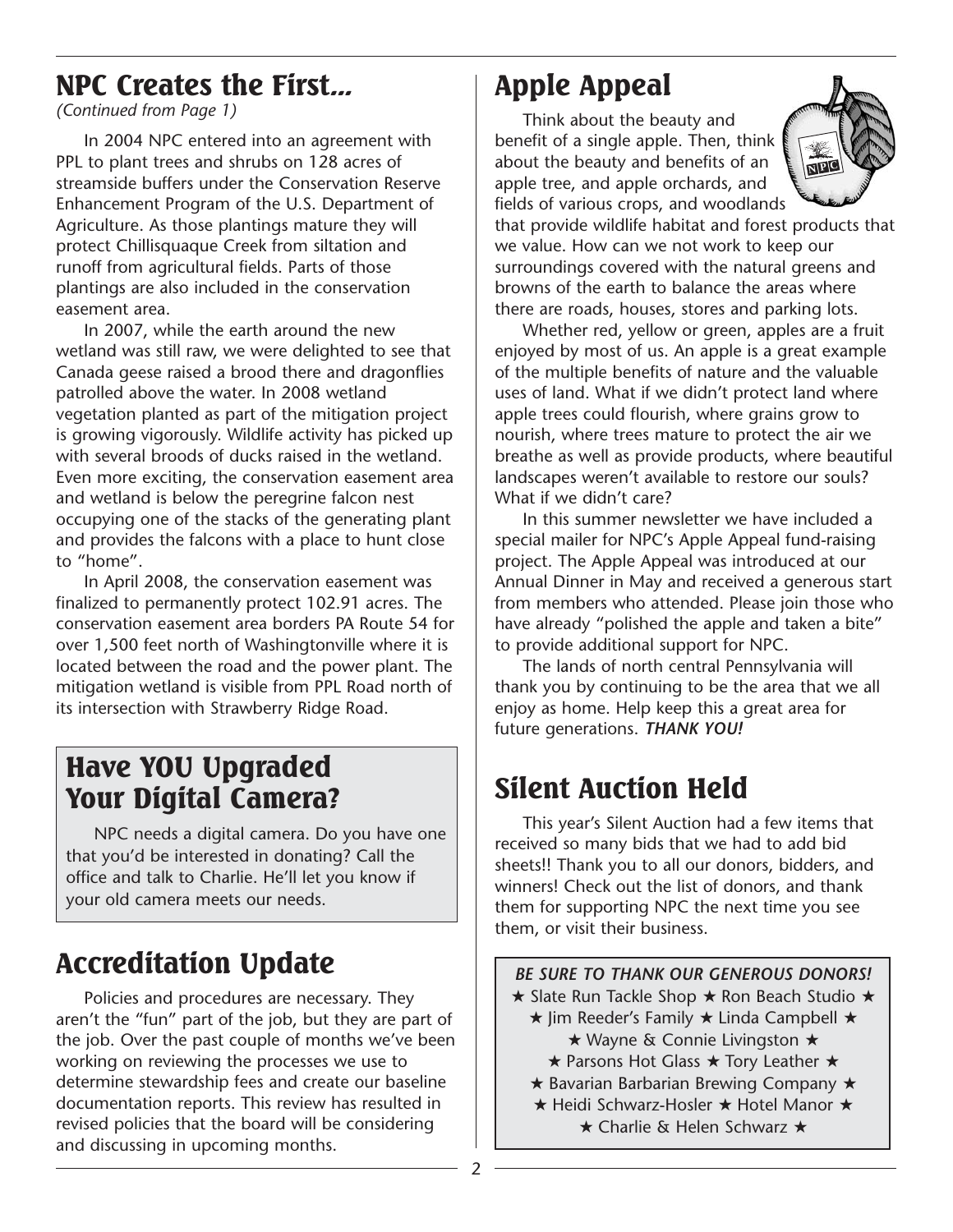### MEMBERSHIP ACTIVITY • April 1, 2008 to May 31, 2008

#### **CORPORATE MEMBERS**

Many thanks to our corporate members. Please show your support of those businesses which have shown they care about the future of our communities.

Citizens & Northern Bank • Susquehanna Bank • Yoas Services Inc. • Lonza Inc.

#### **GENERAL MEMBERS BOBCAT (\$1000+)**

George & Shirley Durrwachter Joanne Fisher

#### **WHITE-TAILED DEER (\$250- \$499)**

Mel & Susan Lewis Andrew Bamford Len & Marianne Rice Richard & Susan Sprout

#### **BLACK CHERRY (\$100- \$249)**

Karl K. Baldys Esq. & Karen M. Baldys Rich & Alice Trowbridge Malcolm Barlow Katherine and Sean Erno Lloyd & Suzanne Forcey John M. Hallgren Mr. & Mrs. B.K Huffman William & Sarmite Judson John & Kathryn Kuryloski Charles & Fay Lindrooth Dr. Donald R. Lundy Jr. James & Cynthia Mackay Drs. Eberhard & Mary F. Passarge Pine Creek Headwaters Protection Grp Joseph H. Radley Alvin H. Smith, Jr. Allen & Marie Thomas H. W. and Linda Wieder

#### **RED OAK (\$50- \$99)**

William C. Miller Karen Rush Bonita E. Hannis Shawn McLaughlin Michael & Camille Salvatori Carolee & Dick Thatcher David L. Shollenberger Dale & Shirley Bittenbender Peter & Christie Brooks Frederick S. Crafts Claire Currie Albert Hoffman Wayne Laubscher

**RED OAK (Continued)** Lewis A. Magent William & Susan Martens T. Jug & Mary Jo McKeever Honorable Malcolm Muir Anne Rice & Rick Matukonis David & Louise Stone Daniel Swift John & Leah Tewksbury Michael M. Wittich Linda and Dan Wolfe Robert & Linda Yowell

#### **SUGAR MAPLE (\$35- \$49)**

Tom & Marsha Person & family Mike & Donna Bastian Priscilla D. Older Barbara Sonies James W. Green Catherine & Ronald Anderson Matt Beaver R. James Dunham Larry & Maggie Emery Ted & Lee Fenno Grace Hockenberry Dr. & Mrs. Ira G. Masemore John and Donna McCarty Vance & Sue Miller Michael J. Piccuta MD

#### **WHITE PINE (\$25- \$34)**

Gordon & Mary Hiller Mr. & Mrs. William R. Bailey Bear Hollow Rod & Gun Club Alissa du Bois Stacy Duffield William & Joan Garman Nick & Debra Goff David J. Gregg Benjamin R. Hayes John A. Leo Ms. Idell Ludwig Michael D. Miller Raymond and Darlene Rathmell Evelyn Reeder

**WHITE PINE (Continued)** Ed & Tink Reish Harold D. Sausser Charles W. Schoffstall Mr. & Mrs. John Sciortino Victoria Todd Harold & Beulah Yerk

#### **GENERAL CONTRIBUTIONS**

James & Cynthia Bower Alfred Buck William & Joyce Davis Nicole Faraguna Joan Gingrich Wayne Laubscher Gladys Lewis

#### **MEMORIALS**

Jim Reeder *by Mr. & Mrs. Donald King, Patricia Reeder, Leslie & Adrienne Noelk, Jerry & Joy Walls, Yolanda Reilly, Joyce Rhodes, Sofia Bakis, U.T. Retirees and the Ruth, Gene, Robert & Gary Reeder families*

Jim Fink *by the Campus Recreation Department Binghamton University*

**YEAR END APPEAL DONATIONS (after 12/31/07)** Willem & Tamara Lubbe

> **MATCHING GIFT** Wachovia Foundation

#### **APPLE APPEAL**

Matthew & Lisa Cramer Dr. George & Shirley Durrwachter Larry & Maggie Emery Raymond Kehrer, Jr. Bobby Maguire Jerry & Joy Walls Dr. & Mrs. John Way Dr. Mel & Gail Zimmerman

*Thank You...to all of those who continue to support the work of the Northcentral Pennsylvania Conservancy*

# Canoe Outing Planned – Mark Your Calendar!

NPC will be hosting a canoe outing on **Sunday, August 3, start time of 1:00 PM**. The trip will be with Canoe Susquehanna from Milton to below Lewisburg. For more details call the office at 570-323-6222.